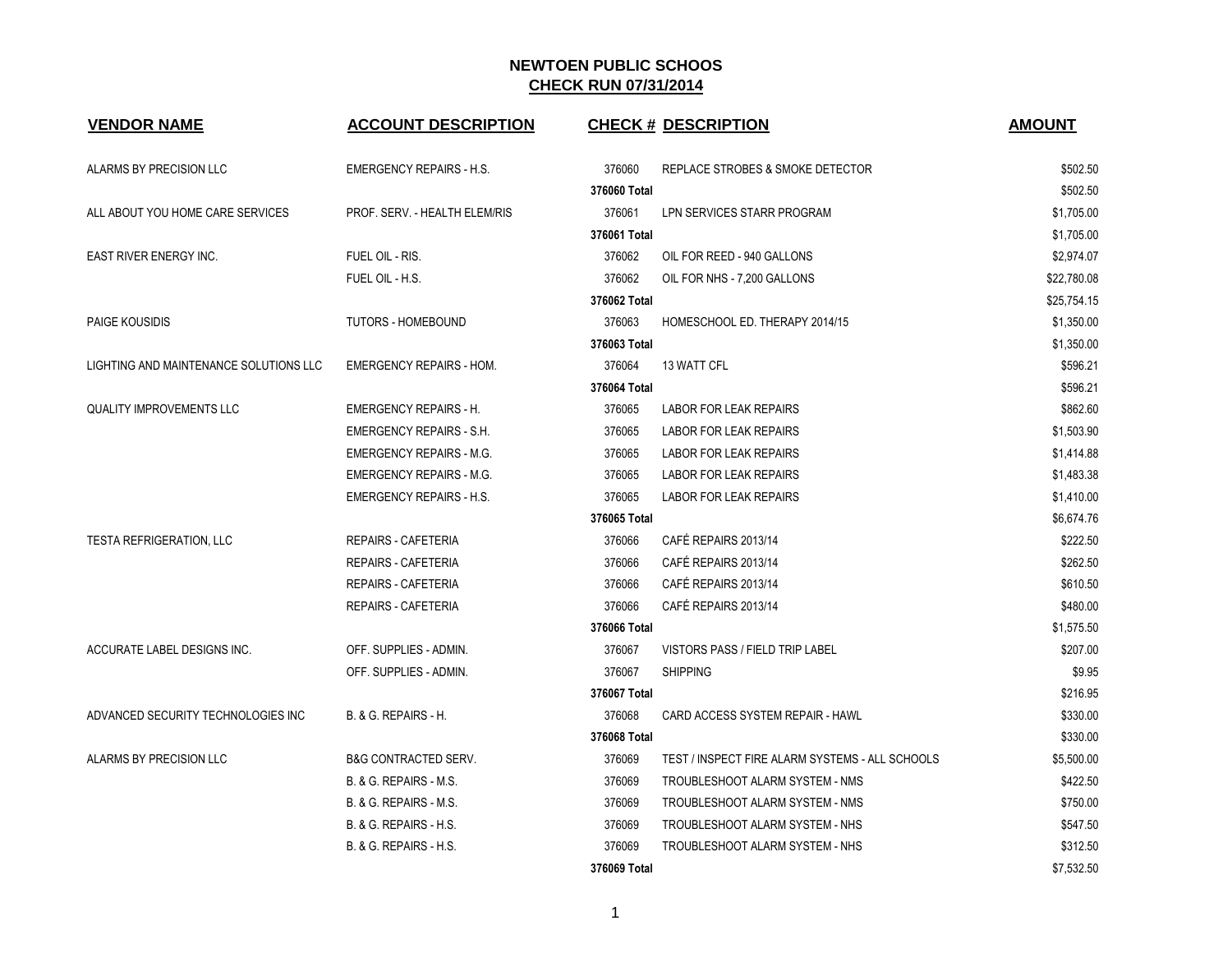| <b>VENDOR NAME</b>               | <b>ACCOUNT DESCRIPTION</b>       |              | <b>CHECK # DESCRIPTION</b>                      | <b>AMOUNT</b> |
|----------------------------------|----------------------------------|--------------|-------------------------------------------------|---------------|
| ALL ABOUT YOU HOME CARE SERVICES | PROF. SERV. - HEALTH ELEM/RIS    | 376070       | NURSSING SERVICES STARR STUDENT 7/7/14-7/10/14  | \$1,045.00    |
|                                  |                                  | 376070 Total |                                                 | \$1,045.00    |
| AMAZON                           | <b>SUPPLIES - LIBRARY</b>        | 376071       | Amazon Book Order *see attached*                | \$94.11       |
|                                  | <b>SUPPLIES - LIBRARY</b>        | 376071       | Amazon Book Order *see attached*                | \$7.99        |
|                                  | SUPPLIES - LIBRARY               | 376071       | Shipping                                        | \$3.99        |
|                                  | <b>SUPPLIES - LIBRARY</b>        | 376071       | Amazon Book Order *see attached*                | \$98.17       |
|                                  | <b>SUPPLIES - LIBRARY</b>        | 376071       | Amazon Book Order *see attached*                | \$0.01        |
|                                  | <b>SUPPLIES - LIBRARY</b>        | 376071       | Shipping                                        | \$3.99        |
|                                  | <b>SUPPLIES - LIBRARY</b>        | 376071       | A HISTORY OF BRIATAN (43851)                    | \$37.96       |
|                                  | <b>SUPPLIES - LIBRARY</b>        | 376071       | AMAZON BOOK ORDER                               | \$20.52       |
|                                  | <b>SUPPLIES - LIBRARY</b>        | 376071       | AMAZON BOOKS                                    | (\$0.01)      |
|                                  | <b>SUPPLIES - LIBRARY</b>        | 376071       | <b>AMAZON BOOKS</b>                             | \$14.21       |
|                                  |                                  | 376071 Total |                                                 | \$280.94      |
| AMAZON                           | INSTR. SUPPLIES - CLASSROOM      | 376072       | Genius Luxe Mate i200 Compact Stylish Keyboard  | \$13.14       |
|                                  | INSTR. SUPPLIES - CLASSROOM      | 376072       | Shipping and Handling charges                   | \$10.16       |
|                                  |                                  | 376072 Total |                                                 | \$23.30       |
| AMAZON                           | <b>TEXTBOOKS - ENGLISH</b>       | 376073       | THE GRAMMAR DEVOTIONAL - DIAZ 9780805091656     | \$39.06       |
|                                  | TEXTBOOKS - ENGLISH              | 376073       | 9781457646768 CONVERSATIONS IN AMERICAN LIT     | \$989.89      |
|                                  | <b>INSTR. SUPPLIES - SCIENCE</b> | 376073       | HP 564 xl BLK/564 CYAN/MAGENTA/YELLOW/BLACK INK | \$114.30      |
|                                  | <b>INSTR. SUPPLIES - SCIENCE</b> | 376073       | PAPERMATE ARROWHEAD PINKCAP ERASERS(73015)      | \$38.34       |
|                                  | <b>INSTR. SUPPLIES - ART</b>     | 376073       | 20TH CENTURY ART BOOK (44343)                   | \$37.12       |
|                                  |                                  | 376073 Total |                                                 | \$1,218.71    |
| CARMELLA AMODEO                  | STAFF TRAVEL - INFO. TECH.       | 376074       | <b>TRAVEL CBS SMART BOARDS</b>                  | \$33.60       |
|                                  |                                  | 376074 Total |                                                 | \$33.60       |
| AQUARION WATER COMPANY OF CT     | WATER - S.H.                     | 376075       | WATER 600006190                                 | \$225.00      |
|                                  | WATER - H.S.                     | 376075       | <b>WATER USAGE</b>                              | \$1,063.85    |
|                                  |                                  | 376075 Total |                                                 | \$1,288.85    |
| ARROW LINE PAINTING LLC          | <b>B&amp;G CONTRACTED SERV.</b>  | 376076       | <b>PAVEMENT MARKINGS - RIS</b>                  | \$1,625.00    |
|                                  |                                  | 376076 Total |                                                 | \$1,625.00    |
| ARTISTIC DESIGNS LLC             | B. & G. IMPROVE - HOM.           | 376077       | INSTALL ACCESS ROAD REAR OF BLDG (STONE)        | \$15,000.00   |
|                                  |                                  | 376077 Total |                                                 | \$15,000.00   |
| AT&T                             | <b>TELEPHONE &amp; CABLE</b>     | 376078       | SERVCES 2014/15                                 | \$1,969.38    |
|                                  |                                  | 376078 Total |                                                 | \$1,969.38    |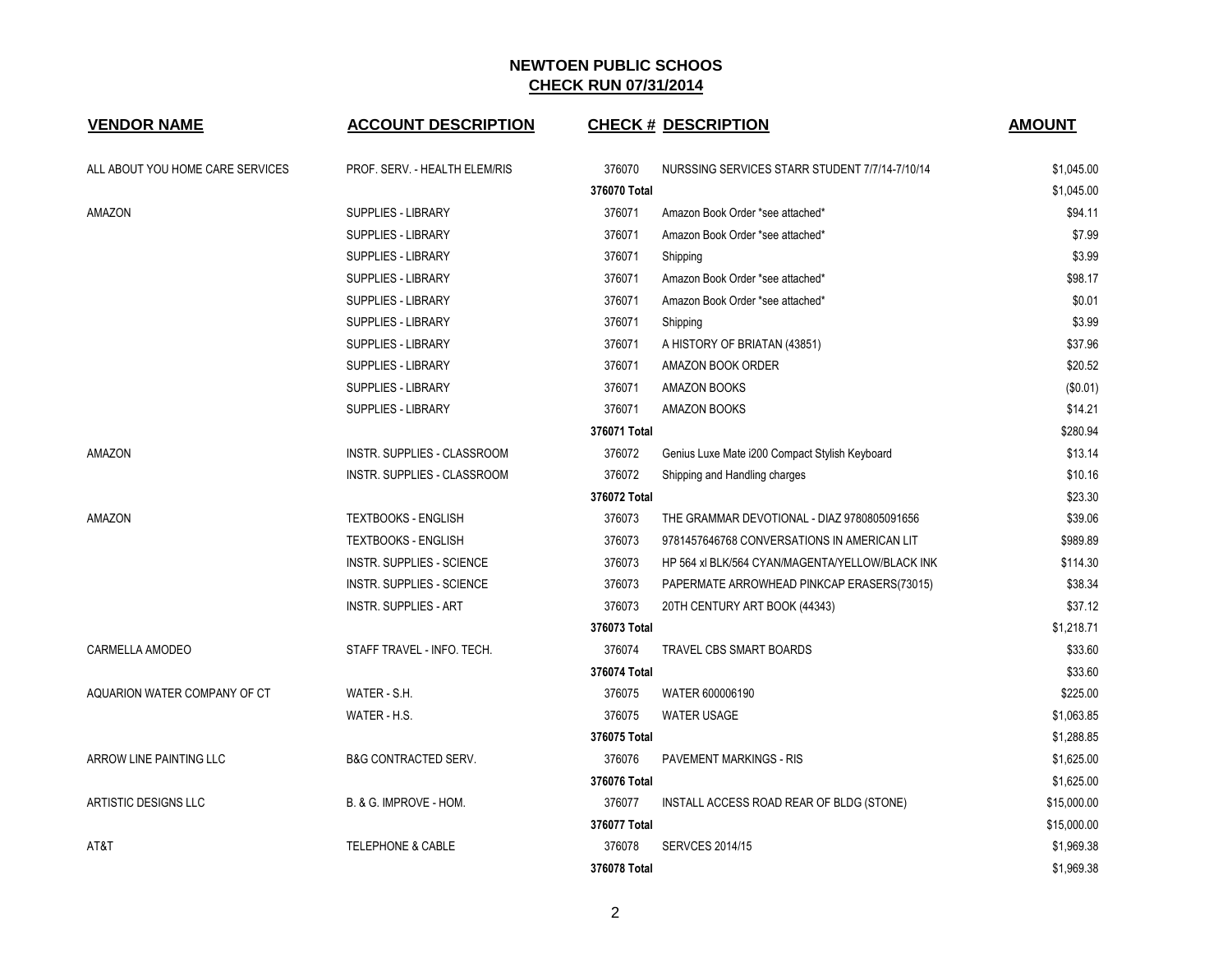| <b>VENDOR NAME</b>                | <b>ACCOUNT DESCRIPTION</b>          | <b>CHECK # DESCRIPTION</b>                                 | <b>AMOUNT</b> |
|-----------------------------------|-------------------------------------|------------------------------------------------------------|---------------|
| AT&T                              | <b>TELEPHONE &amp; CABLE</b>        | 376079<br><b>SERVCES 2014/15</b>                           | \$352.53      |
|                                   |                                     | 376079 Total                                               | \$352.53      |
| AT&T                              | <b>TELEPHONE &amp; CABLE</b>        | 376080<br><b>SERVCES 2014/15</b>                           | \$66.76       |
|                                   |                                     | 376080 Total                                               | \$66.76       |
| AT&T                              | <b>TELEPHONE &amp; CABLE</b>        | 376081<br><b>SERVCES 2014/15</b>                           | \$66.76       |
|                                   |                                     | 376081 Total                                               | \$66.76       |
| ATTAINMENT COMPANY INC.           | INSTR. SUPPLIES - SP. ED. H.S.      | 376082<br>PLEASE ORDER AS PER ATTACHED LIST                | \$1,423.00    |
|                                   | INSTR. SUPPLIES - SP. ED. H.S.      | 376082<br><b>SHIPPING</b>                                  | \$71.15       |
|                                   |                                     | 376082 Total                                               | \$1.494.15    |
| <b>AUTO HOME COMMERCIAL</b>       | <b>B&amp;G CONTRACTED SERV.</b>     | 376083<br>REPAIR / MAINTAIN CLOCKS 2014-2015               | \$1,062.90    |
|                                   | <b>B&amp;G CONTRACTED SERV.</b>     | 376083<br>QUARTERLY INTERCOM TESTING - ALL SCHOOLS 2014-15 | \$6,750.00    |
|                                   |                                     | 376083 Total                                               | \$7,812.90    |
| BERCHEM, MOSES & DEVLIN, P.C.     | PROF. SERV. - SP. ED. LEGAL         | 376084<br>SPEC ED SERV JUNE 2014                           | \$8,098.24    |
|                                   | PROF. SERV. - SUPER.                | 376084<br><b>GEN SERV JUNE 2014</b>                        | \$4,325.00    |
|                                   |                                     | 376084 Total                                               | \$12,423.24   |
| BLUE LABEL BATTERY INC.           | OFF. SUPPLIES - ADMIN.              | 376085<br>REPLACEMENT PROJECTOR LAMPS                      | \$954.00      |
|                                   |                                     | 376085 Total                                               | \$954.00      |
| <b>BROOK FARM METALWORKS INC.</b> | CAPITAL OUTLAY                      | 376086<br><b>FABRICATE LOCKABLE DOORWAY &amp; SECURITY</b> | \$4,200.00    |
|                                   |                                     | 376086 Total                                               | \$4,200.00    |
| <b>PRIVATE</b>                    | PROF. SERV. - PSYCH/MED. EVAL.      | 376087<br>PROF. SERV. - PSYCH/MED. EVAL.                   | \$295.00      |
|                                   |                                     | 376087 Total                                               | \$295.00      |
| <b>BUG BUSTER INC.</b>            | <b>B&amp;G CONTRACTED SERV.</b>     | 376088<br>MONTHLY PEST CONTROL - ALL SCHOOLS (2014-2015)   | \$150.00      |
|                                   |                                     | 376088 Total                                               | \$150.00      |
| PATTI CALDERARA                   | OFF. SUPPLIES - PUPIL SERV.         | 376089<br><b>GRADUATION</b>                                | \$124.69      |
|                                   |                                     | 376089 Total                                               | \$124.69      |
| CANON SOLUTIONS AMERICA INC.      | COPIER RENTAL - CLASSROOM           | 376090<br>COLOR COPIER RENTAL 2013/14 H/S                  | \$449.05      |
|                                   | COPIER RENTAL - BUS. SERV.          | 376090<br>COLOR COPIER RENTAL 2013/14 C/O                  | \$416.50      |
|                                   |                                     | 376090 Total                                               | \$865.55      |
| CAREY WIPER & SUPPLY CO.          | <b>B&amp;G SUPPLIES - CUSTODIAL</b> | 376091<br>WIPES, EVOLVO2, AMERICAN PREMIER - CUST SUPPLIES | \$3,689.10    |
|                                   |                                     | 376091 Total                                               | \$3,689.10    |
| <b>CED</b>                        | <b>B. &amp; G. IMPROVE - M.S.</b>   | 376092<br>ELECTRICAL UPGRADE REPAIR PARTS - NMS            | \$13,000.00   |
|                                   |                                     | 376092 Total                                               | \$13,000.00   |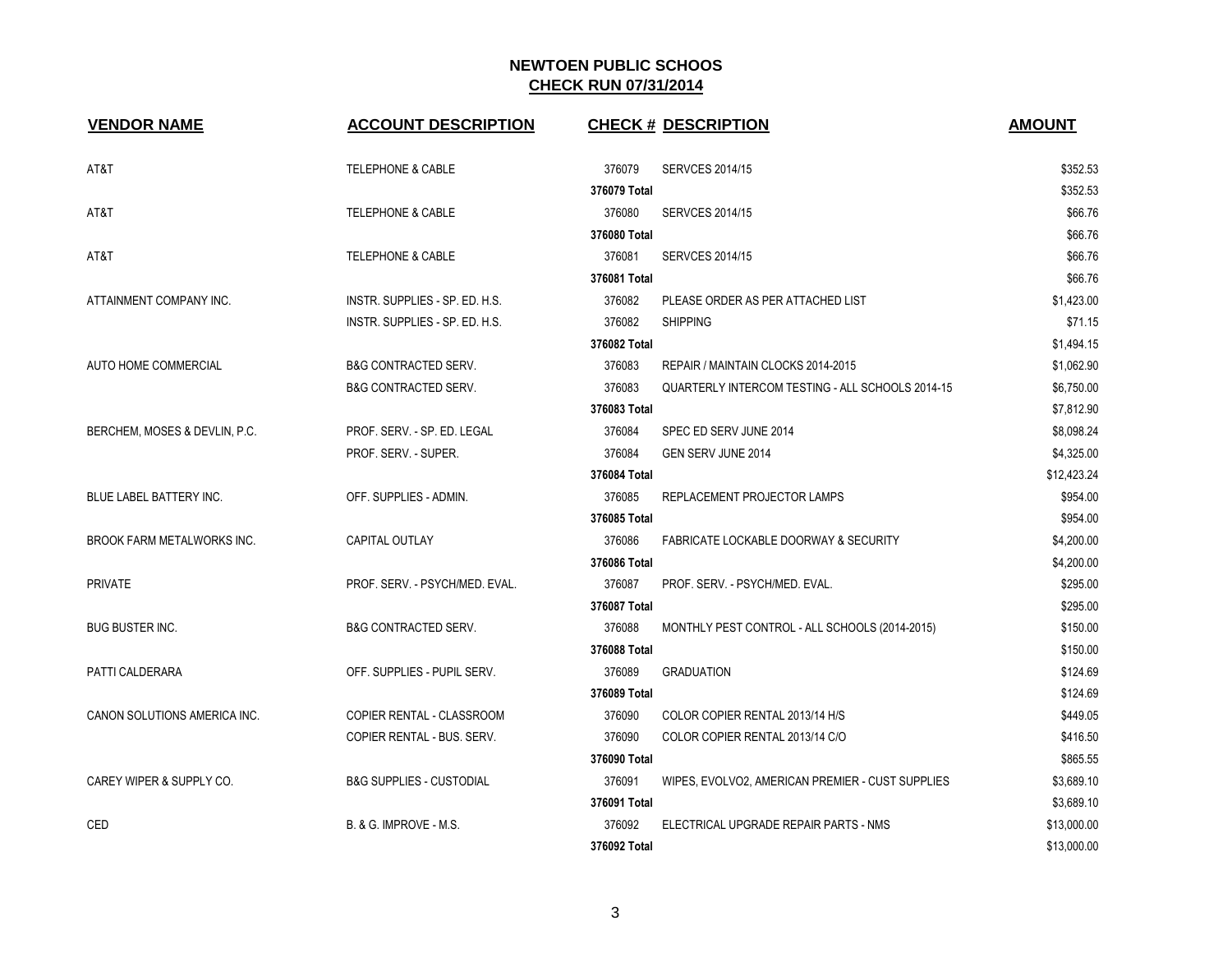| <b>VENDOR NAME</b>                   | <b>ACCOUNT DESCRIPTION</b>         |              | <b>CHECK # DESCRIPTION</b>                              | <b>AMOUNT</b> |
|--------------------------------------|------------------------------------|--------------|---------------------------------------------------------|---------------|
| CHARNSTROM CO.                       | INSTR. SUPPLIES - CLASSROOM        | 376093       | 3W 1/2 HIGH VELCRO BACK REMOVABLE SHELF LABEL           | \$59.90       |
|                                      | <b>INSTR. SUPPLIES - CLASSROOM</b> | 376093       | <b>FREIGHT</b>                                          | \$8.50        |
|                                      |                                    | 376093 Total |                                                         | \$68.40       |
| <b>CONNECTICUT LIGHT &amp; POWER</b> | ELECTRICITY - H.                   | 376094       | ELEC 51084633023                                        | \$2,347.18    |
|                                      | ELECTRICITY - S.H.                 | 376094       | ELEC 51934736059                                        | \$9,656.59    |
|                                      | ELECTRICITY - M.G.                 | 376094       | ELEC 51171733009                                        | \$1,691.21    |
|                                      | ELECTRICITY - HOM.                 | 376094       | ELEC 51844633024                                        | \$4,602.21    |
|                                      | ELECTRICITY - H.S.                 | 376094       | ELEC 51318375011                                        | \$147.34      |
|                                      | ELECTRICITY - H.S.                 | 376094       | ELEC 51223253097                                        | \$39.16       |
|                                      | ELECTRICITY - RIS.                 | 376094       | <b>RIS ENERGY PROGRAM</b>                               | \$757.84      |
|                                      | ELECTRICITY - M.S.                 | 376094       | <b>MS ELECTRICITY</b>                                   | \$7,016.10    |
|                                      |                                    | 376094 Total |                                                         | \$26,257.63   |
| CONSOLIDATED ELETRICAL DISTRIBUTORS  | <b>B&amp;G SUPPLIES - MAINT.</b>   | 376095       | COVER BOX, FLEXCONN - ELECTRICAL SUPPLIES               | \$128.05      |
|                                      |                                    | 376095 Total |                                                         | \$128.05      |
| <b>CTBI</b>                          | STAFF TRAIN. - B&G ADMIN.          | 376096       | TRADE BOOKS (PLUMBING / ELECTRICAL)                     | \$351.95      |
|                                      |                                    | 376096 Total |                                                         | \$351.95      |
| <b>CURRICULUM ASSOCIATES LLC</b>     | INSTR. SUPPLIES - CLASSROOM        | 376097       | Quick Word: Handbook for Everyday Writers (Yellow Book) | \$111.30      |
|                                      | INSTR. SUPPLIES - CLASSROOM        | 376097       | Shipping/Handling                                       | \$13.36       |
|                                      |                                    | 376097 Total |                                                         | \$124.66      |
| <b>DECKWORKS LLC</b>                 | <b>B. &amp; G. REPAIRS - H.</b>    | 376098       | WASH / STAIN EXTERIOR BENCHES - HAWL                    | \$600.00      |
|                                      | B. & G. IMPROVE - H.               | 376098       | REPLASTER / REPAINT MULTIPURPOSE ROOM - HAWL            | \$10,000.00   |
|                                      | B. & G. IMPROVE - H.               | 376098       | REPAIR DRYWALL / REPAINT GYM AND STAGE OPENING          | \$15,000.00   |
|                                      | B. & G. IMPROVE - M.G.             | 376098       | REPAIR / REPAINT WALLS IN 1992 WING - MG                | \$25,000.00   |
|                                      |                                    | 376098 Total |                                                         | \$50,600.00   |
| DELL MARKETING L.P.                  | EQUIPMENT - INFO. TECH.            | 376099       | Dell OptiPlex 3020 Small form Factor 4GB, 500GB HD      | (\$803.90)    |
|                                      | EQUIPMENT - INFO. TECH.            | 376099       | Dell OptiPlex 3020 Small form Factor 4GB                | \$16,227.00   |
|                                      | EQUIPMENT - INFO. TECH.            | 376099       | OptiPlex 3020 Small Form Factor                         | \$16,227.00   |
|                                      | EQUIPMENT - INFO. TECH.            | 376099       | Dell Precision T1700 4 GB, 500GB                        | \$8,039.88    |
|                                      | EQUIPMENT - INFO. TECH.            | 376099       | E-Port 130W Simple Port Replicator Quotation 686604373  | \$200.00      |
|                                      | EQUIPMENT - INFO. TECH.            | 376099       | Latitude 14 5000 Series 4GB, 320 GB                     | \$2,265.06    |
|                                      | INSTR. SUPPLIES - CLASSROOM        | 376099       | <b>DELL LAPTOP</b>                                      | \$755.02      |
|                                      | EQUIPMENT - INFO. TECH.            | 376099       | OptiPlex 3020 small form factor BTX Base                | (\$24,666.54) |
|                                      | EQUIPMENT - INFO. TECH.            | 376099       | OptiPlex 3020 small form factor BTX Base                | (\$46,229.22) |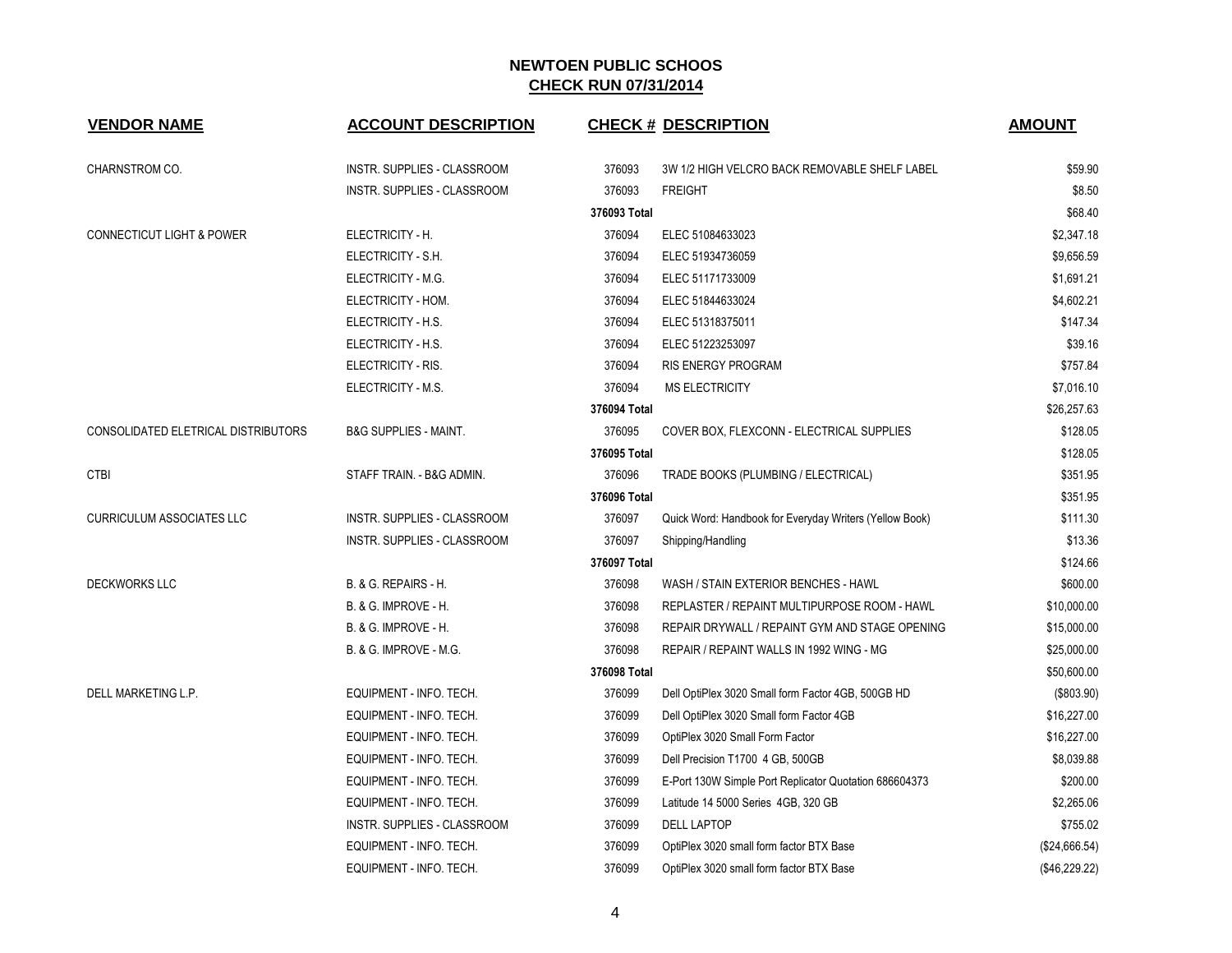| <b>VENDOR NAME</b>            | <b>ACCOUNT DESCRIPTION</b>          |              | <b>CHECK # DESCRIPTION</b>                                 | <b>AMOUNT</b> |
|-------------------------------|-------------------------------------|--------------|------------------------------------------------------------|---------------|
| DELL MARKETING L.P.           | EQUIPMENT - INFO. TECH.             | 376099       | OptiPlex 3020 small form factor BTX Base                   | \$28,881.12   |
|                               | EQUIPMENT - INFO. TECH.             | 376099       | SHIPPING QUOTE 680590865 Customer #16072001                | \$3,840.00    |
|                               | EQUIPMENT - INFO. TECH.             | 376099       | OptiPlex 3020 small form factor BTX Base                   | \$28,881.12   |
|                               | EQUIPMENT - INFO. TECH.             | 376099       | SHIPPING QUOTE 680590865 Customer #16072001                | \$3,840.00    |
|                               | EQUIPMENT - INFO. TECH.             | 376099       | OptiPlex 3020 small form factor BTX Base                   | \$4,813.52    |
|                               | EQUIPMENT - INFO. TECH.             | 376099       | SHIPPING QUOTE 680590865 Customer #16072001                | \$640.00      |
|                               | EQUIPMENT - INFO. TECH.             | 376099       | Dell OptiPlex 3020 Small form Factor 4GB, 500GB HD         | \$12,621.00   |
|                               | EQUIPMENT - INFO. TECH.             | 376099       | Dell OptiPlex 3020 Small form Factor 4GB, 500GB HD         | \$2,404.00    |
|                               | EQUIPMENT - INFO. TECH.             | 376099       | Dell OptiPlex 3020 Small form Factor 4GB, 500GB HD         | (\$11,119.97) |
|                               |                                     | 376099 Total |                                                            | \$46,815.09   |
| DEMCO INC                     | SUPPLIES - LIBRARY                  | 376100       | School Year 2014-2015 NMS Library Magazine Subscriptions   | \$5.47        |
|                               |                                     | 376100 Total |                                                            | \$5.47        |
| DISCOUNT SCHOOL SUPPLY        | INSTR. SUPPLIES - CLASSROOM         | 376101       | giggly eye stickers # WEYESTK                              | \$37.16       |
|                               | INSTR. SUPPLIES - CLASSROOM         | 376101       | Mini Pom Poms # MINIPOM                                    | \$39.96       |
|                               | INSTR. SUPPLIES - CLASSROOM         | 376101       | shipping                                                   | \$14.55       |
|                               |                                     | 376101 Total |                                                            | \$91.67       |
| DUMOUCHEL PAPER CO.           | <b>B&amp;G SUPPLIES - CUSTODIAL</b> | 376102       | <b>CUSTODIAL SUPPLIES - ALL SCHOOLS</b>                    | \$5,542.45    |
|                               | <b>B&amp;G SUPPLIES - CUSTODIAL</b> | 376102       | <b>CUSTODIAL SUPPLIES - ALL SCHOOLS</b>                    | \$2,593.51    |
|                               |                                     | 376102 Total |                                                            | \$8,135.96    |
| ENTRE COMPUTER CENTER         | EQUIPMENT - INFO. TECH.             | 376103       | 19 Flat Panel Monitor w/VGA                                | \$2,200.00    |
|                               |                                     | 376103 Total |                                                            | \$2,200.00    |
| FOLLETT SCHOOL SOLUTIONS INC. | CONTRACTED SERV. - LIBRARY          | 376104       | HAW 0600113 Destiny LMC Mgr.                               | \$1,506.53    |
|                               | CONTRACTED SERV. - LIBRARY          | 376104       | Sandy Hook School 0600117 Dist. Member, Title Peek Online, | \$1,249.50    |
|                               | CONTRACTED SERV. - CLASSROOM        | 376104       | Sandy Hook Lang Arts 0601745 RPS Online                    | \$145.28      |
|                               | CONTRACTED SERV. - CLASSROOM        | 376104       | Sandy Hook Lang Arts Dept. 0601745 District Member Hosted  | \$1,000.00    |
|                               | CONTRACTED SERV. - LIBRARY          | 376104       | Middle Gate 0600114 Destiny per quote 6778319              | \$1,394.78    |
|                               | CONTRACTED SERV. - LIBRARY          | 376104       | HOM - 0600908 Destiny per quote 6778319                    | \$1,394.78    |
|                               | CONTRACTED SERV. - LIBRARY          | 376104       | Reed Interim Sch 0601469 Destiny per quote 6778319         | \$1,570.17    |
|                               | CONTRACTED SERV. - LIBRARY          | 376104       | Newtown Middle School 0600116 Destiny per quote 6778319    | \$1,446.51    |
|                               | SUPPLIES - LIBRARY                  | 376104       | Newtown High School 0600115 Destiny per quote 6778319      | \$1,968.60    |
|                               | ACCOUNTS RECEIVABLE - EDUCATION     | 376104       | FLR LOCKBOX DEPOSIT 7734                                   | (\$250.12)    |
|                               | ACCOUNTS RECEIVABLE - EDUCATION     | 376104       | XFER INTERCO FSS 375513-XFER-FSS                           | (\$21.76)     |
|                               |                                     | 376104 Total |                                                            | \$11,404.27   |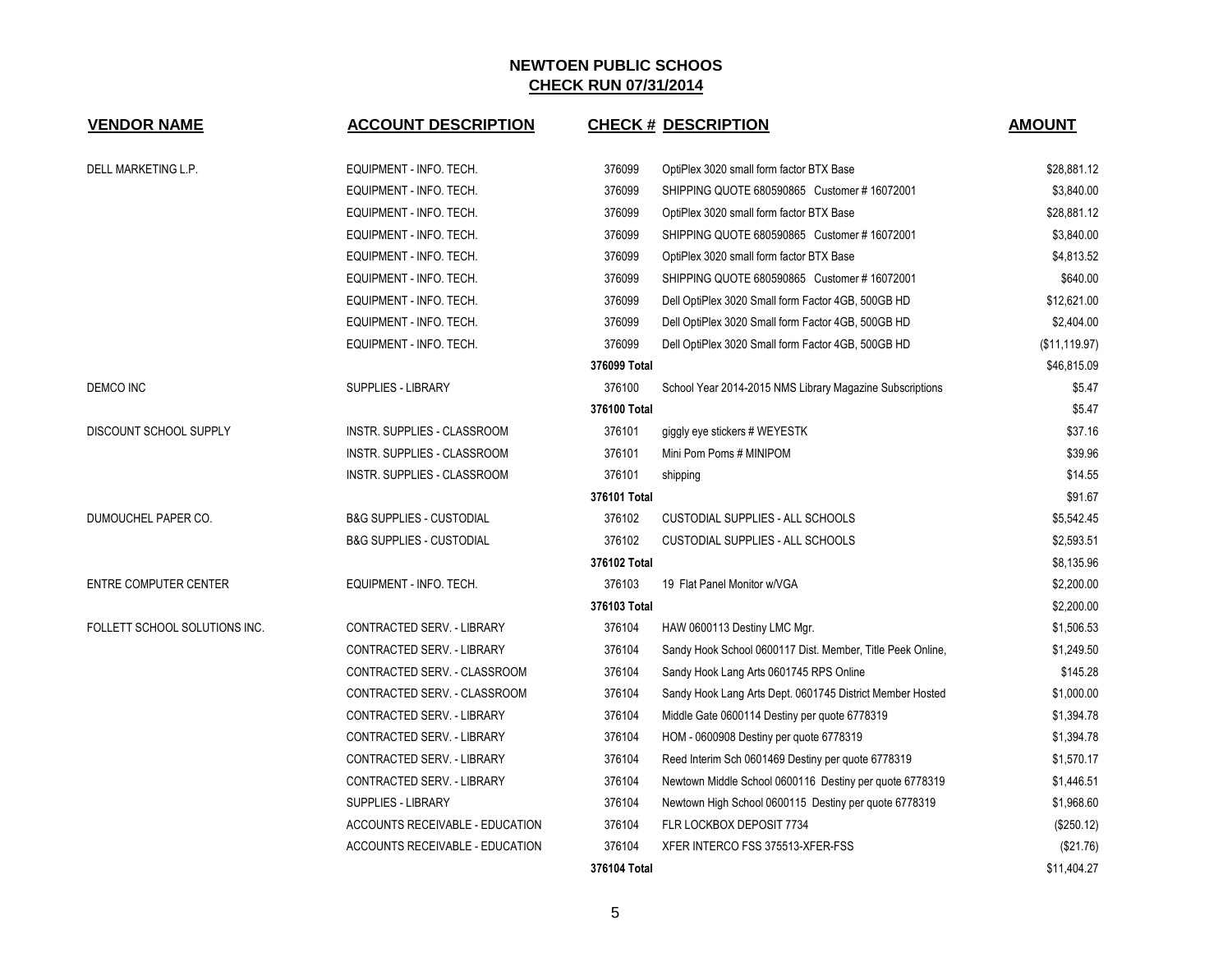| <b>VENDOR NAME</b>               | <b>ACCOUNT DESCRIPTION</b>          |              | <b>CHECK # DESCRIPTION</b>                                 | <b>AMOUNT</b> |
|----------------------------------|-------------------------------------|--------------|------------------------------------------------------------|---------------|
| THE FOUNDATION SCHOOL            | TUITION - OUT-OF-DISTRICT           | 376105       | SUMMER SCHOOL, JULY 7 - AUGUST 15                          | \$25,200.00   |
|                                  |                                     | 376105 Total |                                                            | \$25,200.00   |
| <b>CLARE FRANCKE</b>             | <b>INSTR. SUPPLIES - GUIDANCE</b>   | 376106       | <b>SCOTH TAPE &amp; FOLDER LABELS</b>                      | \$24.75       |
|                                  |                                     | 376106 Total |                                                            | \$24.75       |
| GOOGLE, INC.                     | CONTRACTED SERV. - INFO. TECH.      | 376107       | Google Apps / Google Postini Archive service for 900 users | \$9,900.00    |
|                                  |                                     | 376107 Total |                                                            | \$9,900.00    |
| <b>GRAINGER</b>                  | <b>B&amp;G SUPPLIES - MAINT.</b>    | 376108       | CORE BIT SPLINE W/SHANK - MAINT SUPPLIES                   | \$280.60      |
|                                  |                                     | 376108 Total |                                                            | \$280.60      |
| <b>GRAYBAR</b>                   | <b>B&amp;G SUPPLIES - MAINT.</b>    | 376109       | BENDER OFFSET - ELECTRIC SUPPLIES                          | \$328.81      |
|                                  |                                     | 376109 Total |                                                            | \$328.81      |
| GUEST COMMUNICATIONS CORPORATION | PROF. SERV. - BUS. SERV             | 376110       | GUIDE TO EMERGENCY PREPAREDNESS DIRECTORIES                | \$11,267.50   |
|                                  | STAFF TRAIN. - SECURITY             | 376110       | GUIDE TO EMERGENCY PREPAREDNESS DIRECTORIES                | \$3,571.53    |
|                                  |                                     | 376110 Total |                                                            | \$14,839.03   |
| <b>JULIE G. HAGGARD</b>          | STAFF TRAVEL - PUPIL SERV.          | 376111       | <b>STAFF TRAVEL</b>                                        | \$61.71       |
|                                  | STAFF TRAVEL - PUPIL SERV.          | 376111       | <b>STAFF TRAVEL</b>                                        | \$48.83       |
|                                  | STAFF TRAVEL - PUPIL SERV.          | 376111       | <b>STAFF TRAVEL</b>                                        | \$64.01       |
|                                  | STAFF TRAVEL - PUPIL SERV.          | 376111       | <b>STAFF TRAVEL</b>                                        | \$18.14       |
|                                  | STAFF TRAVEL - PUPIL SERV.          | 376111       | <b>STAFF TRAVEL</b>                                        | \$17.58       |
|                                  | STAFF TRAVEL - PUPIL SERV.          | 376111       | <b>STAFF TRAVEL</b>                                        | \$25.09       |
|                                  |                                     | 376111 Total |                                                            | \$235.36      |
| HAT CITY PAPER & SUPPLY CO.      | <b>B&amp;G SUPPLIES - CUSTODIAL</b> | 376112       | CUSTODIAL SUPPLIES - ALL SCHOOLS                           | \$15,320.94   |
|                                  |                                     | 376112 Total |                                                            | \$15,320.94   |
| HYDRO TECHNOLOGIES, INC.         | PROF. SERV. - B. & G.               | 376113       | WATER TESTING - HOM                                        | \$49.00       |
|                                  |                                     | 376113 Total |                                                            | \$49.00       |
| <b>IXL LEARNING</b>              | INSTR. SUPPLIES - SP. ED. H.S.      | 376114       | subscription confirmation 5669629 for ixl 1 year math      | \$249.00      |
|                                  |                                     | 376114 Total |                                                            | \$249.00      |
| KURTZ BROS                       | OFF. SUPPLIES - ADMIN.              | 376115       | Office supplies-SEE ATTACHED                               | \$223.50      |
|                                  |                                     | 376115 Total |                                                            | \$223.50      |
| LINGUI SYSTEMS INC.              | INSTR. SUPPLIES - SP/HEAR.          | 376116       | SOCAIL LANGUAGE DEVELOPMENT TEST                           | \$179.95      |
|                                  | <b>INSTR. SUPPLIES - SP/HEAR.</b>   | 376116       | FORMS #4121                                                | \$41.95       |
|                                  |                                     | 376116 Total |                                                            | \$221.90      |
| J.P. MAGUIRE ASSOCIATES INC.     | <b>EMERGENCY REPAIRS - H.</b>       | 376117       | CLEAN UP AFTER WATER LEAK INTO LIBRARY                     | \$1,092.63    |
|                                  |                                     | 376117 Total |                                                            | \$1,092.63    |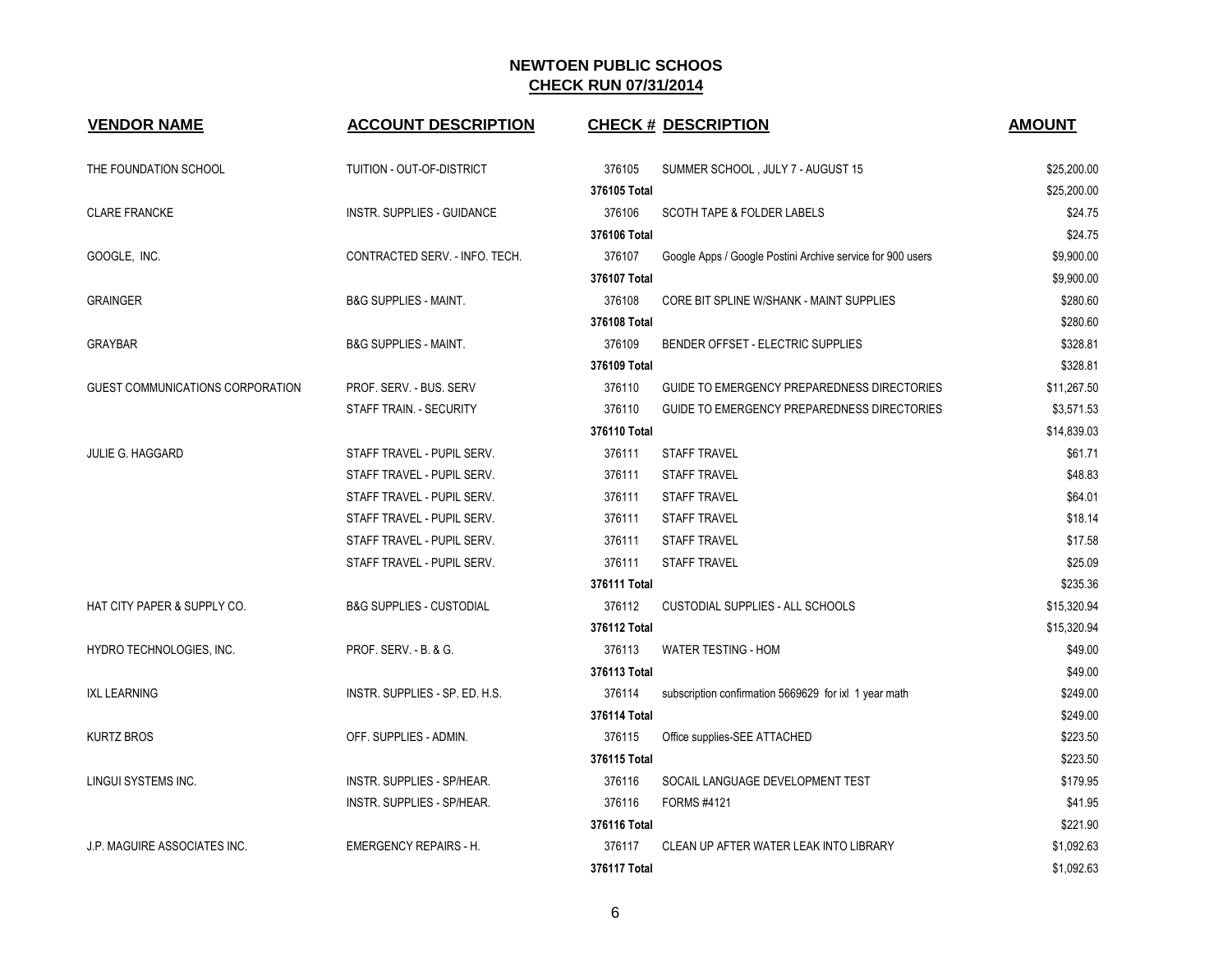| <b>VENDOR NAME</b>     | <b>ACCOUNT DESCRIPTION</b>       |              | <b>CHECK # DESCRIPTION</b>                              | <b>AMOUNT</b> |
|------------------------|----------------------------------|--------------|---------------------------------------------------------|---------------|
| THE MARKERBOARD PEOPLE | INSTR. SUPPLIES - CLASSROOM      | 376118       | #MTM purple markers                                     | \$126.00      |
|                        | INSTR. SUPPLIES - CLASSROOM      | 376118       | #MTM-K Black markers                                    | \$126.00      |
|                        | INSTR. SUPPLIES - CLASSROOM      | 376118       | shipping                                                | \$25.20       |
|                        |                                  | 376118 Total |                                                         | \$277.20      |
| W.B. MASON., INC       | OFF. SUPPLIES - BUS. SERV.       | 376119       | <b>SUPPLIES 2014/15</b>                                 | \$289.37      |
|                        | OFF. SUPPLIES - BUS. SERV.       | 376119       | <b>SUPPLIES 2014/15</b>                                 | \$24.98       |
|                        | OFF. SUPPLIES - BUS. SERV.       | 376119       | <b>SUPPLIES 2014/15</b>                                 | (\$12.00)     |
|                        | OFF. SUPPLIES - BUS. SERV.       | 376119       | <b>SUPPLIES 2014/15</b>                                 | \$273.01      |
|                        | OFF. SUPPLIES - BUS. SERV.       | 376119       | <b>SUPPLIES 2014/15</b>                                 | (\$18.00)     |
|                        | OFF. SUPPLIES - BUS. SERV.       | 376119       | <b>SUPPLIES 2014/15</b>                                 | (\$6.00)      |
|                        | OFF. SUPPLIES - BUS. SERV.       | 376119       | <b>SUPPLIES 2014/15</b>                                 | \$68.21       |
|                        | OFF. SUPPLIES - BUS. SERV.       | 376119       | <b>SUPPLIES 2014/15</b>                                 | \$40.97       |
|                        | OFF. SUPPLIES - BUS. SERV.       | 376119       | <b>SUPPLIES 2014/15</b>                                 | \$970.80      |
|                        | OFF. SUPPLIES - BUS. SERV.       | 376119       | <b>SUPPLIES 2014/15</b>                                 | \$109.99      |
|                        | OFF. SUPPLIES - BUS. SERV.       | 376119       | <b>SUPPLIES 2014/15</b>                                 | \$179.95      |
|                        | OFF. SUPPLIES - BUS. SERV.       | 376119       | <b>SUPPLIES 2014/15</b>                                 | (\$13.38)     |
|                        | OFF. SUPPLIES - BUS. SERV.       | 376119       | <b>SUPPLIES 2014/15</b>                                 | \$49.96       |
|                        | OFF. SUPPLIES - BUS. SERV.       | 376119       | <b>SUPPLIES 2014/15</b>                                 | \$169.47      |
|                        | OFF. SUPPLIES - BUS. SERV.       | 376119       | <b>SUPPLIES 2014/15</b>                                 | (\$12.00)     |
|                        | OFF. SUPPLIES - BUS. SERV.       | 376119       | <b>SUPPLIES 2014/15</b>                                 | (\$18.00)     |
|                        | INSTR. SUPPLIES - CLASSROOM      | 376119       | Index cards 5 x 8, UNV47250, no shipping                | \$99.00       |
|                        | INSTR. SUPPLIES - CLASSROOM      | 376119       | White Tag board Med. Weight 24x36                       | \$29.80       |
|                        | INSTR. SUPPLIES - CLASSROOM      | 376119       | TZE Tape for P-Touch Label Maker                        | \$20.50       |
|                        | INSTR. SUPPLIES - CLASSROOM      | 376119       | Assorted classroom supplies per attached. Free shipping | \$3,336.56    |
|                        | INSTR. SUPPLIES - CLASSROOM      | 376119       | Assorted classroom supplies per attached. Free shipping | \$1,926.00    |
|                        | INSTR. SUPPLIES - CLASSROOM      | 376119       | Assorted classroom supplies per attached. Free shipping | (\$112.59)    |
|                        | INSTR. SUPPLIES - CLASSROOM      | 376119       | Assorted classroom supplies per attached. Free shipping | \$112.59      |
|                        | INSTR. SUPPLIES - SP. ED. PREK-8 | 376119       | SEE CARTRIDGES ATTACHED                                 | \$603.95      |
|                        | INSTR. SUPPLIES - CLASSROOM      | 376119       | 2 drawer file cabinets, Item # BSXH412PP                | \$449.97      |
|                        | INSTR. SUPPLIES - CLASSROOM      | 376119       | 4 drawer file cabinet, Item # HH414PP.                  | \$205.00      |
|                        | OFF. SUPPLIES - ADMIN.           | 376119       | Manila clasp envelope 10 x 13, QUA37897, CREC bid       | \$18.45       |
|                        | OFF. SUPPLIES - ADMIN.           | 376119       | Round gum flap envelopes #10, QUA90972, CREC bid        | \$32.40       |
|                        | OFF. SUPPLIES - ADMIN.           | 376119       | Master Vision Combo Dry Erase/Cork Board                | \$89.99       |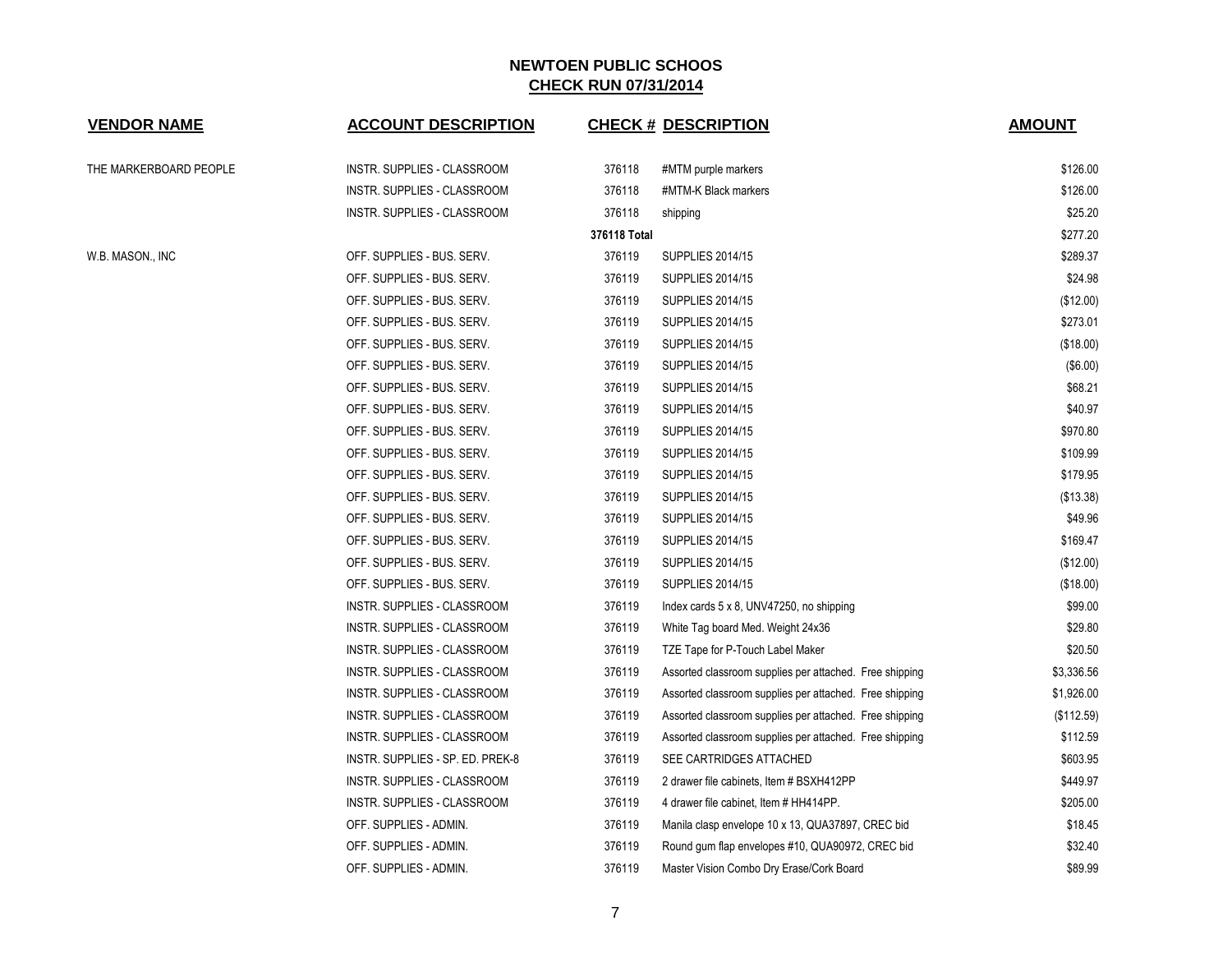| <b>VENDOR NAME</b>            | <b>ACCOUNT DESCRIPTION</b>          |              | <b>CHECK # DESCRIPTION</b>                                | <b>AMOUNT</b> |
|-------------------------------|-------------------------------------|--------------|-----------------------------------------------------------|---------------|
| W.B. MASON., INC              | OFF. SUPPLIES - PUPIL SERV.         | 376119       | PLEASE ORDER AS PER ATTACHED                              | \$1,275.90    |
|                               | OFF. SUPPLIES - PUPIL SERV.         | 376119       | <b>CASES OF WATER</b>                                     | \$61.90       |
|                               | OFF. SUPPLIES - ADMIN.              | 376119       | Office materials per attached (pens, files, folders etc). | \$218.86      |
|                               | PRINTING - ADMIN.                   | 376119       | Toner order per attached list. Free shipping              | \$662.44      |
|                               | OFF. SUPPLIES - PUPIL SERV.         | 376119       | DIVIDERS HON919491                                        | \$179.70      |
|                               | OFF. SUPPLIES - PUPIL SERV.         | 376119       | <b>CARTRIDGES</b>                                         | \$841.90      |
|                               |                                     | 376119 Total |                                                           | \$12,149.65   |
| <b>MATHEMATICAL OLYMPIADS</b> | MEMBERSHIPS - CLASSROOM             | 376120       | Membership                                                | \$109.00      |
|                               |                                     | 376120 Total |                                                           | \$109.00      |
| MELIORA ACADEMY INC.          | TUITION - OUT-OF-DISTRICT           | 376121       | TUITION - OUT-OF-DISTRICT                                 | \$27,424.00   |
|                               | ACCOUNTS RECEIVABLE - EDUCATION     | 376121       | TUITION - OUT-OF-DISTRICT                                 | (\$1,567.00)  |
|                               |                                     | 376121 Total |                                                           | \$25,857.00   |
| <b>CLAUDIA MITCHELL</b>       | OFF. SUPPLIES - ADMIN.              | 376122       | Payment for matting and framing of student artwork.       | \$500.00      |
|                               |                                     | 376122 Total |                                                           | \$500.00      |
| MOBILE MINI, INC.             | <b>EQUIP RENTAL - B&amp;G</b>       | 376123       | STORAGE CONTAINER RENTAL E726 - 2014-2015                 | \$75.00       |
|                               | EQUIP RENTAL - B&G                  | 376123       | STORAGE CONTAINER RENTAL E726 - 2014-2015                 | \$75.00       |
|                               |                                     | 376123 Total |                                                           | \$150.00      |
| E. A. MORSE & CO. INC.        | <b>B&amp;G SUPPLIES - CUSTODIAL</b> | 376124       | SUMMER CUSTODIAL SUPPLIES - ALL SCHOOLS                   | \$22,628.42   |
|                               |                                     | 376124 Total |                                                           | \$22,628.42   |
| NEWTOWN BOARD OF EDUCATION    | MEDICAL INS. PREMIUMS               | 376125       | <b>LONG TERM DISABILITY</b>                               | \$1,853.72    |
|                               | <b>ADMINISTRATION FEES</b>          | 376125       | <b>DENTAL ADMIN</b>                                       | \$2,825.00    |
|                               | <b>ADMINISTRATION FEES</b>          | 376125       | COBRA ADM FEE JULY                                        | \$300.00      |
|                               | <b>LIFE INSURANCE</b>               | 376125       | <b>AD&amp;D PREMIUM</b>                                   | \$1,151.42    |
|                               | LIFE INSURANCE                      | 376125       | LIFE PREMIUM                                              | \$5,757.10    |
|                               | <b>ADMINISTRATION FEES</b>          | 376125       | RETIREE ADM FEE JUNE                                      | \$280.00      |
|                               |                                     | 376125 Total |                                                           | \$12,167.24   |
| NEWTOWN CONTINING ED.         | <b>TEACHERS - SUMMER PROGRAMS</b>   | 376126       | <b>SUPPORT LA &amp; MATH</b>                              | \$370.00      |
|                               |                                     | 376126 Total |                                                           | \$370.00      |
| OFFICE DEPOT, INC             | INSTR. SUPPLIES - CLASSROOM         | 376127       | Roaring Spring, Teacher planner, Item 330247              | \$49.35       |
|                               | INSTR. SUPPLIES - CLASSROOM         | 376127       | 2 liter hand sanitizer, Item 854656                       | \$77.13       |
|                               | INSTR. SUPPLIES - CLASSROOM         | 376127       | 4 inch binders, Item 544224                               | \$83.96       |
|                               | INSTR. SUPPLIES - CLASSROOM         | 376127       | Stapler, item 268170 Free shipping                        | \$25.98       |
|                               |                                     | 376127 Total |                                                           | \$236.42      |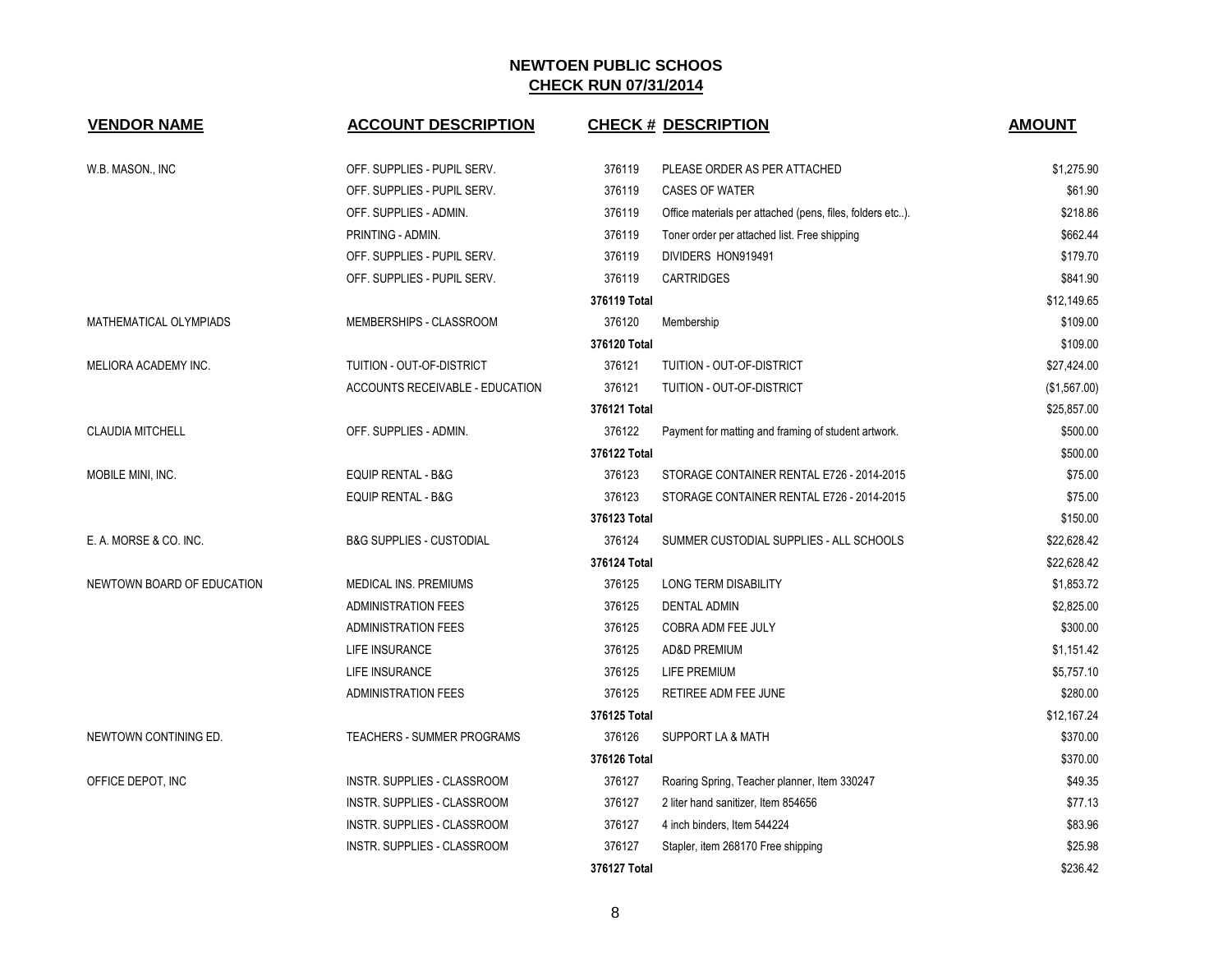| <b>VENDOR NAME</b>       | <b>ACCOUNT DESCRIPTION</b>          |              | <b>CHECK # DESCRIPTION</b>                                     | <b>AMOUNT</b> |
|--------------------------|-------------------------------------|--------------|----------------------------------------------------------------|---------------|
| ORIGO EDUCATION          | TEXTBOOKS - CLASSROOM               | 376128       | 1 SET OF 12 BIG BOOKS - GRADE K                                | \$355.86      |
|                          | TEXTBOOKS - CLASSROOM               | 376128       | 1 THE NUMBER CASE - GRADE K                                    | \$199.00      |
|                          | TEXTBOOKS - CLASSROOM               | 376128       | <b>SHIPPING</b>                                                | \$55.49       |
|                          |                                     | 376128 Total |                                                                | \$610.35      |
| OTIS ELEVATOR COMPANY    | <b>B&amp;G CONTRACTED SERV.</b>     | 376129       | ELEVATOR SVC CONTRACT - HAWL / RIS 2014-2015                   | \$259.33      |
|                          | <b>B&amp;G CONTRACTED SERV.</b>     | 376129       | ELEVATOR SVC CONTRACT - HAWL / RIS 2014-2015                   | \$259.33      |
|                          |                                     | 376129 Total |                                                                | \$518.66      |
| PAR INC.                 | INSTR. SUPPLIES - PSYCH.            | 376130       | BRIEF TEACHER FORMS ITEM 4468-TB                               | \$168.00      |
|                          | INSTR. SUPPLIES - PSYCH.            | 376130       | <b>BRIEF PARENT 4467-TB</b>                                    | \$168.00      |
|                          | INSTR. SUPPLIES - PSYCH.            | 376130       | <b>SHIPPING</b>                                                | \$26.88       |
|                          |                                     | 376130 Total |                                                                | \$362.88      |
| PCM-G                    | REPAIRS - INFO. TECH.               | 376131       | RBC RPLMT battery Tripp Lite RBC54 PCM-G                       | \$169.00      |
|                          |                                     | 376131 Total |                                                                | \$169.00      |
| PEARSON EDUCATION INC.   | OTHER SUPPLIES - STAFF DEVELOP.     | 376132       | 25 pkg. of Early Letter Name Student Book                      | \$2,324.25    |
|                          | OTHER SUPPLIES - STAFF DEVELOP.     | 376132       | Shipping                                                       | \$139.46      |
|                          |                                     | 376132 Total |                                                                | \$2,463.71    |
| <b>MARK POLLEY</b>       | <b>B&amp;G SUPPLIES - CUSTODIAL</b> | 376133       | SHOE'S (50059)                                                 | \$99.69       |
|                          |                                     | 376133 Total |                                                                | \$99.69       |
| POSTMASTER - NEWTOWN     | POSTAGE - ADMIN.                    | 376134       | Rolls of 100 \$0.49 Forever Stamps, SKU 789904                 | \$441.00      |
|                          |                                     | 376134 Total |                                                                | \$441.00      |
| PREMIER AGENDAS INC.     | PRINTING - ADMIN.                   | 376135       | Printing of student planners for 2014/2015 school year         | \$2,000.00    |
|                          | PRINTING - CLASSROOM                | 376135       | Portion paid by classroom. Includes shipping cost              | \$3,236.00    |
|                          |                                     | 376135 Total |                                                                | \$5,236.00    |
| <b>PRUFROCK PRESS</b>    | <b>INSTR. SUPPLIES - GIFTED</b>     | 376136       | SCALES FOR RATING THE BEHAVIORAL CHAR                          | \$29.95       |
|                          | <b>INSTR. SUPPLIES - GIFTED</b>     | 376136       | <b>SHIPPING</b>                                                | \$7.95        |
|                          |                                     | 376136 Total |                                                                | \$37.90       |
| <b>JUDI QUALEY</b>       | INSTR. SUPPLIES - CLASSROOM         | 376137       | <b>CLASSROOM SUPPLIES</b>                                      | \$94.96       |
|                          |                                     | 376137 Total |                                                                | \$94.96       |
| QUESTAR ASSESSMENTS, INC | <b>INSTR. SUPPLIES - ENGLISH</b>    | 376138       | Language arts portion of assessment books. See attached quote. | \$232.50      |
|                          | INSTR. SUPPLIES - ENGLISH           | 376138       | Shipping charge.                                               | \$46.50       |
|                          | <b>INSTR. SUPPLIES - CLASSROOM</b>  | 376138       | Classroom portion of assessment booklets                       | \$232.50      |
|                          |                                     | 376138 Total |                                                                | \$511.50      |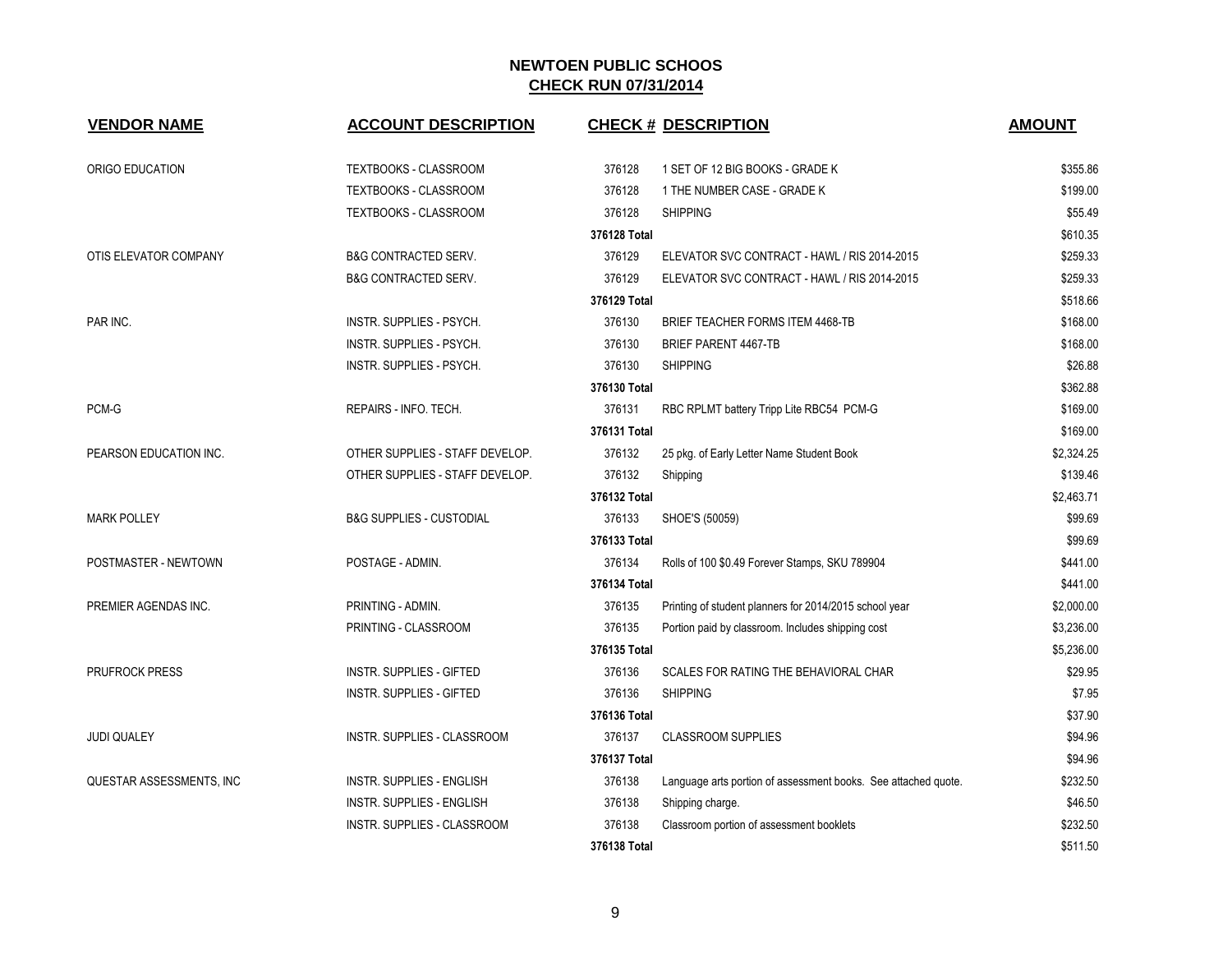| <b>VENDOR NAME</b>         | <b>ACCOUNT DESCRIPTION</b>   |              | <b>CHECK # DESCRIPTION</b>                                   | <b>AMOUNT</b> |
|----------------------------|------------------------------|--------------|--------------------------------------------------------------|---------------|
| <b>QUILL CORPORATION</b>   | INSTR. SUPPLIES - CLASSROOM  | 376139       | Roaring Springs Grade 2 Com Book #901-77902-no shipping      | \$109.54      |
|                            |                              | 376139 Total |                                                              | \$109.54      |
| REALLY GOOD STUFF INC.     | INSTR. SUPPLIES - CLASSROOM  | 376140       | Classroom Paper Baskets w/neon handles #156856AFM-           | \$111.90      |
|                            | INSTR. SUPPLIES - CLASSROOM  | 376140       | medium classroom baskets #160197AG                           | \$80.36       |
|                            | INSTR. SUPPLIES - CLASSROOM  | 376140       | shipping                                                     | \$15.59       |
|                            | INSTR. SUPPLIES - CLASSROOM  | 376140       | Intermediate 2 sided desktop helpers #155805AFB              | \$114.43      |
|                            | INSTR. SUPPLIES - CLASSROOM  | 376140       | Homework Folders Item #154268BEV                             | \$40.16       |
|                            | INSTR. SUPPLIES - CLASSROOM  | 376140       | School Bags Item #154250DBV Kindergarten                     | \$35.97       |
|                            | INSTR. SUPPLIES - CLASSROOM  | 376140       | Chair Pockets Item #158720DBV Kindergarten                   | \$75.82       |
|                            | INSTR. SUPPLIES - CLASSROOM  | 376140       | Happy Birthday Glitter Pencils Item #159031AGZ               | \$7.98        |
|                            | INSTR. SUPPLIES - CLASSROOM  | 376140       | Flying Stretchy Frogs Item #162094AGZ                        | \$4.99        |
|                            | INSTR. SUPPLIES - CLASSROOM  | 376140       | Stretch Turtles Item #158013AGZ                              | \$4.99        |
|                            | INSTR. SUPPLIES - CLASSROOM  | 376140       | Zaner-Bloser Desktop Helper #117687AGZ                       | \$23.70       |
|                            | INSTR. SUPPLIES - CLASSROOM  | 376140       | Make the Grade Pencils Item #110314AGZ-2nd                   | \$7.98        |
|                            | INSTR. SUPPLIES - CLASSROOM  | 376140       | School Bags Item #154250AGZ                                  | \$12.99       |
|                            | INSTR. SUPPLIES - CLASSROOM  | 376140       | School Bags Item #154250AGZ                                  | \$34.40       |
|                            | INSTR. SUPPLIES - CLASSROOM  | 376140       | Dismissal Chart, 153561DCB, bus list poster, volume discount | \$102.42      |
|                            | INSTR. SUPPLIES - CLASSROOM  | 376140       | Shipping/handling                                            | \$14.79       |
|                            |                              | 376140 Total |                                                              | \$688.47      |
| RED THREAD SPACES LLC      | B. & G. REPAIRS - M.S.       | 376141       | LABOR TO INSTALL FLOORING - NMS                              | \$2,866.00    |
|                            | B. & G. IMPROVE - M.S.       | 376141       | LIBRARY FLOORING - NMS (PER QUOTE)                           | \$15,188.00   |
|                            | B. & G. IMPROVE - M.S.       | 376141       | LOBBY FLOORING - NMS (PER QUOTE)                             | \$4,838.00    |
|                            | B. & G. IMPROVE - M.S.       | 376141       | BAND ROOM FLOORING - NMS (PER QUOTE)                         | \$9,367.05    |
|                            |                              | 376141 Total |                                                              | \$32,259.05   |
| RENAISSANCE LEARNING, INC. | CONTRACTED SERV. - LIBRARY   | 376142       | AR Enterprise Real Time Subscription Renewal - 300760RRT     | \$2,394.50    |
|                            |                              | 376142 Total |                                                              | \$2,394.50    |
| ROCHESTER 100 INC.         | INSTR. SUPPLIES - CLASSROOM  | 376143       | 2 pocket folders/return to school/keep at home-color blue    | \$115.00      |
|                            |                              | 376143 Total |                                                              | \$115.00      |
| <b>SCHOOL SPECIALTY</b>    | <b>INSTR. SUPPLIES - ART</b> | 376144       | Art instructional items please see attached. Free shipping   | \$437.80      |
|                            | INSTR. SUPPLIES - CLASSROOM  | 376144       | Clipboards #9-1272480-303                                    | \$5.70        |
|                            | INSTR. SUPPLIES - CLASSROOM  | 376144       | Avery Hello Badges # 9-1380620-030                           | \$18.25       |
|                            | INSTR. SUPPLIES - CLASSROOM  | 376144       | Hanging File Folders #9-070314-030                           | \$29.85       |
|                            | INSTR. SUPPLIES - CLASSROOM  | 376144       | Manila File Folders # 9-015741-030                           | \$106.95      |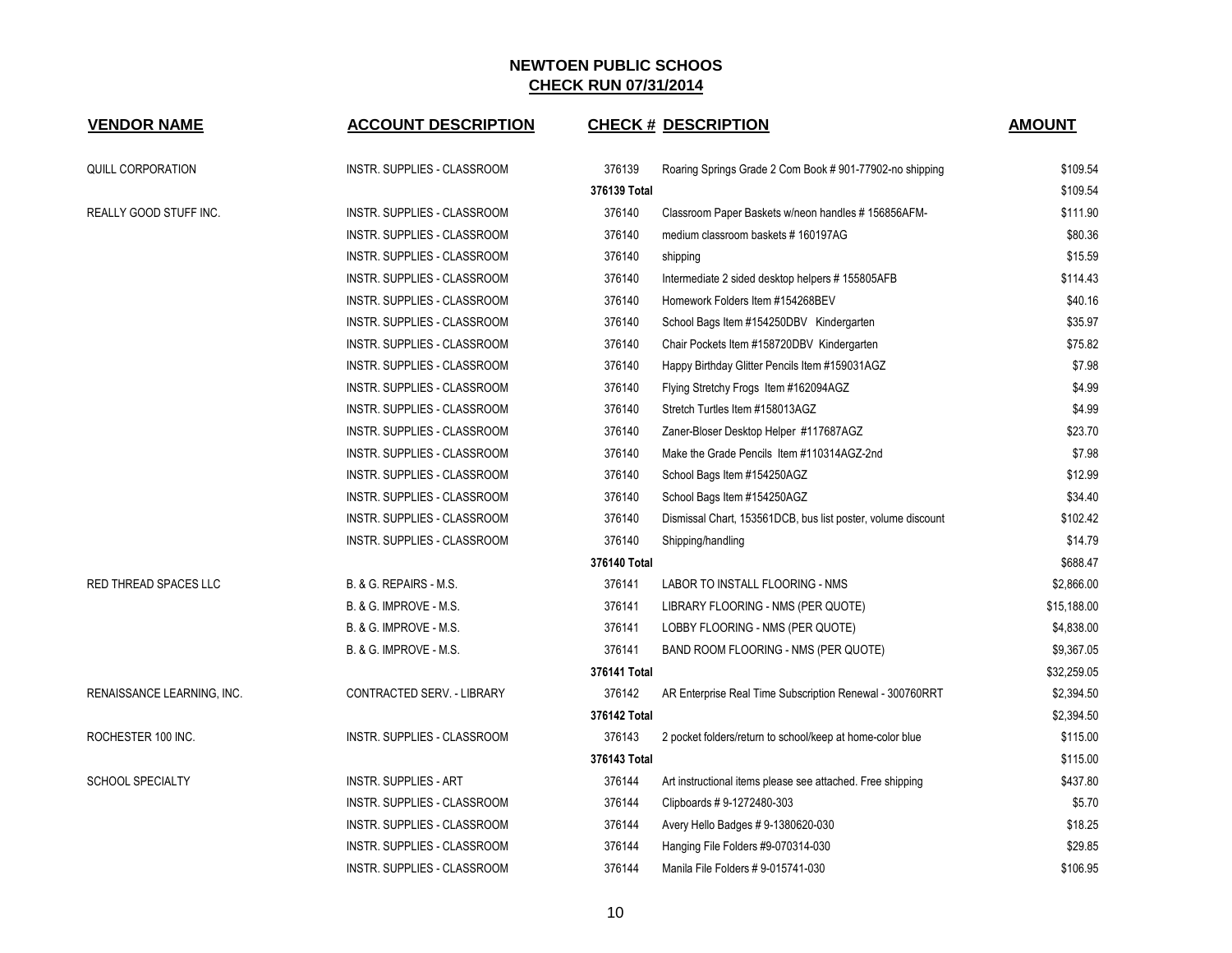| <b>VENDOR NAME</b>                | <b>ACCOUNT DESCRIPTION</b>      |              | <b>CHECK # DESCRIPTION</b>                                   | <b>AMOUNT</b> |
|-----------------------------------|---------------------------------|--------------|--------------------------------------------------------------|---------------|
| <b>SCHOOL SPECIALTY</b>           | INSTR. SUPPLIES - CLASSROOM     | 376144       | Brass Fasteners 1/2 in # 9-009946-030                        | \$3.92        |
|                                   | INSTR. SUPPLIES - CLASSROOM     | 376144       | Brass Fasteners 3/4 in #9-059949-030                         | \$3.43        |
|                                   | INSTR. SUPPLIES - CLASSROOM     | 376144       | Brass Fasteners 1in # 9-059952-030 no shipping               | \$2.45        |
|                                   | INSTR. SUPPLIES - CLASSROOM     | 376144       | pkgs Scotch magic tape #9-1369041-030                        | \$75.00       |
|                                   | INSTR. SUPPLIES - CLASSROOM     | 376144       | Sch Sm Vinyl Binders 3 in, blue #9-086381-030                | \$60.00       |
|                                   | INSTR. SUPPLIES - CLASSROOM     | 376144       | Post It Notes 3x5 # 9-028640                                 | \$85.72       |
|                                   | INSTR. SUPPLIES - CLASSROOM     | 376144       | Sch Sm Book Rings 1 in #9-036975-030                         | \$6.33        |
|                                   | INSTR. SUPPLIES - CLASSROOM     | 376144       | pkgs Sch Sm Exam Books 7x8.5 # 9-085465-030                  | \$61.74       |
|                                   | INSTR. SUPPLIES - CLASSROOM     | 376144       | Crayola Crayons Large Tuck Box # 9007542-030                 | \$129.00      |
|                                   | INSTR. SUPPLIES - CLASSROOM     | 376144       | Crayola Crayons Class pack #9-008715-030 (JV & MG)           | \$107.18      |
|                                   | INSTR. SUPPLIES - CLASSROOM     | 376144       | pkgs Colored Tag board Asst # 9-085521-030                   | \$29.95       |
|                                   | INSTR. SUPPLIES - CLASSROOM     | 376144       | Art Time Watercolours, #9-1329860-030-no shipping            | \$31.60       |
|                                   | INSTR. SUPPLIES - CLASSROOM     | 376144       | Lesson Planner                                               | \$2.94        |
|                                   | INSTR. SUPPLIES - CLASSROOM     | 376144       | Vertical Badge Holders                                       | \$22.84       |
|                                   | INSTR. SUPPLIES - CLASSROOM     | 376144       | Classroom supplies: SEE ATTACHED-expo markers                | \$449.00      |
|                                   |                                 | 376144 Total |                                                              | \$1,669.65    |
| SHELTON ALARM SYSTEM INC.         | <b>B&amp;G CONTRACTED SERV.</b> | 376145       | CENTRAL STATION MONITORING - SH 2014-2015                    | \$420.00      |
|                                   |                                 | 376145 Total |                                                              | \$420.00      |
| SHI INTERNATIONAL CORP.           | EQUIPMENT - INFO. TECH.         | 376146       | HP 5412 zl Switch PoE with HP5400 Switch premium License     | \$2,781.00    |
|                                   | EQUIPMENT - INFO. TECH.         | 376146       | HP Switch 5400 PoE Module Part # J8702A                      | \$9,425.00    |
|                                   | EQUIPMENT - INFO. TECH.         | 376146       | <b>HP Expansion Module</b>                                   | \$1,885.00    |
|                                   | EQUIPMENT - INFO. TECH.         | 376146       | HP E3500 48 Switch Manager - rack mountable                  | \$7,518.30    |
|                                   | EQUIPMENT - INFO. TECH.         | 376146       | HP SFP GBIC Transceiver module HP P                          | \$866.40      |
|                                   | EQUIPMENT - INFO. TECH.         | 376146       | HP Gig-T v2 zl-Expansion Module Part # J9550A                | \$7,020.00    |
|                                   |                                 | 376146 Total |                                                              | \$29,495.70   |
| SOUTHBURY PRINTING CENTRE, INC    | PRINTING - B.O.E.               | 376147       | <b>SCHOOL MEALS &amp; BREAKFAST</b>                          | \$895.50      |
|                                   | OFF. SUPPLIES - ADMIN.          | 376147       | Self inking stamps per attached quote, #32635. Free shipping | \$28.50       |
|                                   | OFF. SUPPLIES - BUS. SERV.      | 376147       | 1000 LETTERHEAD OFFICE OF THE SUPERINTENDENT                 | \$205.38      |
|                                   |                                 | 376147 Total |                                                              | \$1,129.38    |
| <b>STAMP FULFILLMENT SERVICES</b> | POSTAGE - ADMIN.                | 376148       | Stamped addressed envelopes, Item 232125.                    | \$878.25      |
|                                   | POSTAGE - ADMIN.                | 376148       | Premium charge                                               | \$7.05        |
|                                   | PRINTING - ADMIN.               | 376148       | handling charge                                              | \$16.15       |
|                                   |                                 | 376148 Total |                                                              | \$901.45      |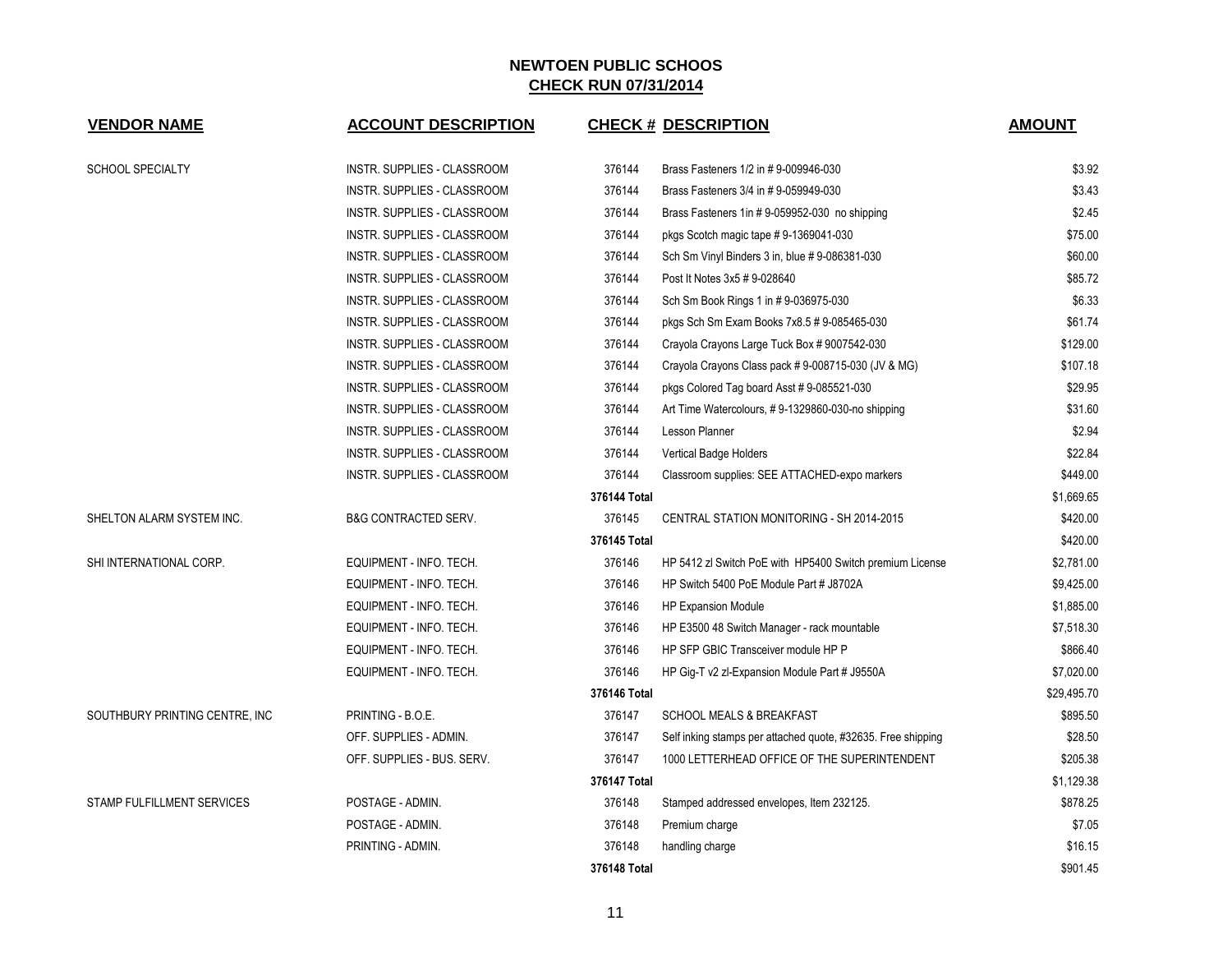| <b>VENDOR NAME</b>                                             | <b>ACCOUNT DESCRIPTION</b>          |              | <b>CHECK # DESCRIPTION</b>                                | <b>AMOUNT</b> |
|----------------------------------------------------------------|-------------------------------------|--------------|-----------------------------------------------------------|---------------|
| JOHN STANLEY OFFICE EQUIPMENT                                  | REPAIRS - INFO. TECH.               | 376149       | Repair Epson 450W MRSFO70814L C3, NMS                     | \$358.96      |
|                                                                |                                     | 376149 Total |                                                           | \$358.96      |
| SUCCESS BY DESIGN, INC.                                        | <b>INSTR. SUPPLIES - CLASSROOM</b>  | 376150       | 3rd & 4th grade student planners (July 18, 2014 delivery) | \$717.46      |
|                                                                |                                     | 376150 Total |                                                           | \$717.46      |
| SUNGARD PUBLIC SECTOR INC.                                     | PROF. SERV. - BUS. SERV             | 376151       | COMPUTER SERVICES & UPDATES 2014/15                       | \$2,094.08    |
|                                                                |                                     | 376151 Total |                                                           | \$2,094.08    |
| SUPER DUPER PUBLICATIONS INC.                                  | INSTR. SUPPLIES - SP/HEAR.          | 376152       | PLEASE ORDER PER ATTACHED                                 | \$203.27      |
|                                                                | INSTR. SUPPLIES - SP/HEAR.          | 376152       | PLEASE ORDER PER ATTACHED                                 | \$159.88      |
|                                                                |                                     | 376152 Total |                                                           | \$363.15      |
| <b>TEACHER DIRECT LLC</b>                                      | INSTR. SUPPLIES - CLASSROOM         | 376153       | Big Huge Fingerprint Paper Kids # 330-75401R              | \$53.92       |
|                                                                | <b>TEXTBOOKS - CLASSROOM</b>        | 376153       | Science Vocabulary Readers-Life Cycles # 501597SC         | \$62.88       |
|                                                                | TEXTBOOKS - CLASSROOM               | 376153       | Science Vocabulary Readers-Animal Groups # 514920SC       | \$57.88       |
|                                                                | TEXTBOOKS - CLASSROOM               | 376153       | Guided Science Readers Super Set: Animals # 544272SC      | \$108.88      |
|                                                                |                                     | 376153 Total |                                                           | \$283.56      |
| <b>TESTA REFRIGERATION, LLC</b>                                | REPAIRS - CAFETERIA                 | 376154       | CLEAN ALL UNITS WITH COIL                                 | \$131.00      |
|                                                                |                                     | 376154 Total |                                                           | \$131.00      |
| THYSSENKRUPP ELEVATOR CORP                                     | <b>B&amp;G CONTRACTED SERV.</b>     | 376155       | ELEVATOR SVC CONTRACT - CHALK HILL                        | \$180.68      |
|                                                                |                                     | 376155 Total |                                                           | \$180.68      |
| <b>TORRCO</b>                                                  | <b>B&amp;G SUPPLIES - MAINT.</b>    | 376156       | COPPER TUBING, COUPLING, HEAVY CEMENT                     | \$379.63      |
|                                                                |                                     | 376156 Total |                                                           | \$379.63      |
| TREASURER, STATE OF CONNECTICUT                                | STAFF TRAIN. - B&G ADMIN.           | 376157       | RENEWAL OF STATE CONTRACTORS LICENSE                      | \$120.00      |
|                                                                |                                     | 376157 Total |                                                           | \$120.00      |
| U.S. TOY/CONSTRUCTIVE PLAYTHINGS                               | OTHER SUPPLIES - STAFF DEVELOP.     | 376158       | Efficiency Kitchenette SKU# 11774                         | \$199.99      |
|                                                                | OTHER SUPPLIES - STAFF DEVELOP.     | 376158       | Efficiency Kitchenette SKU# 11774                         | \$199.99      |
|                                                                |                                     | 376158 Total |                                                           | \$399.98      |
| <b>VERIZON WIRELESS</b>                                        | <b>TELEPHONE &amp; CABLE</b>        | 376159       | TELEPHONE SERVICE 2014/15                                 | \$2,175.76    |
|                                                                |                                     | 376159 Total |                                                           | \$2,175.76    |
| <b>JACK VICHIOLA</b>                                           | <b>B&amp;G SUPPLIES - CUSTODIAL</b> | 376160       | SHOE'S (50059)                                            | \$100.00      |
|                                                                |                                     | 376160 Total |                                                           | \$100.00      |
| WESTERN CT HEALTH NETWORK AFFILIATES INC MEDICAL INS. PREMIUMS |                                     | 376161       | POST OFFER 2013/14                                        | \$349.50      |
|                                                                |                                     | 376161 Total |                                                           | \$349.50      |
| WISE LEARNING SPECIALIZED LEARNING CTR                         | TUTORS - IN SCHOOL                  | 376162       | SERV 07/21/14 THRU 08/01/14                               | \$6,400.00    |
|                                                                |                                     | 376162 Total |                                                           | \$6,400.00    |